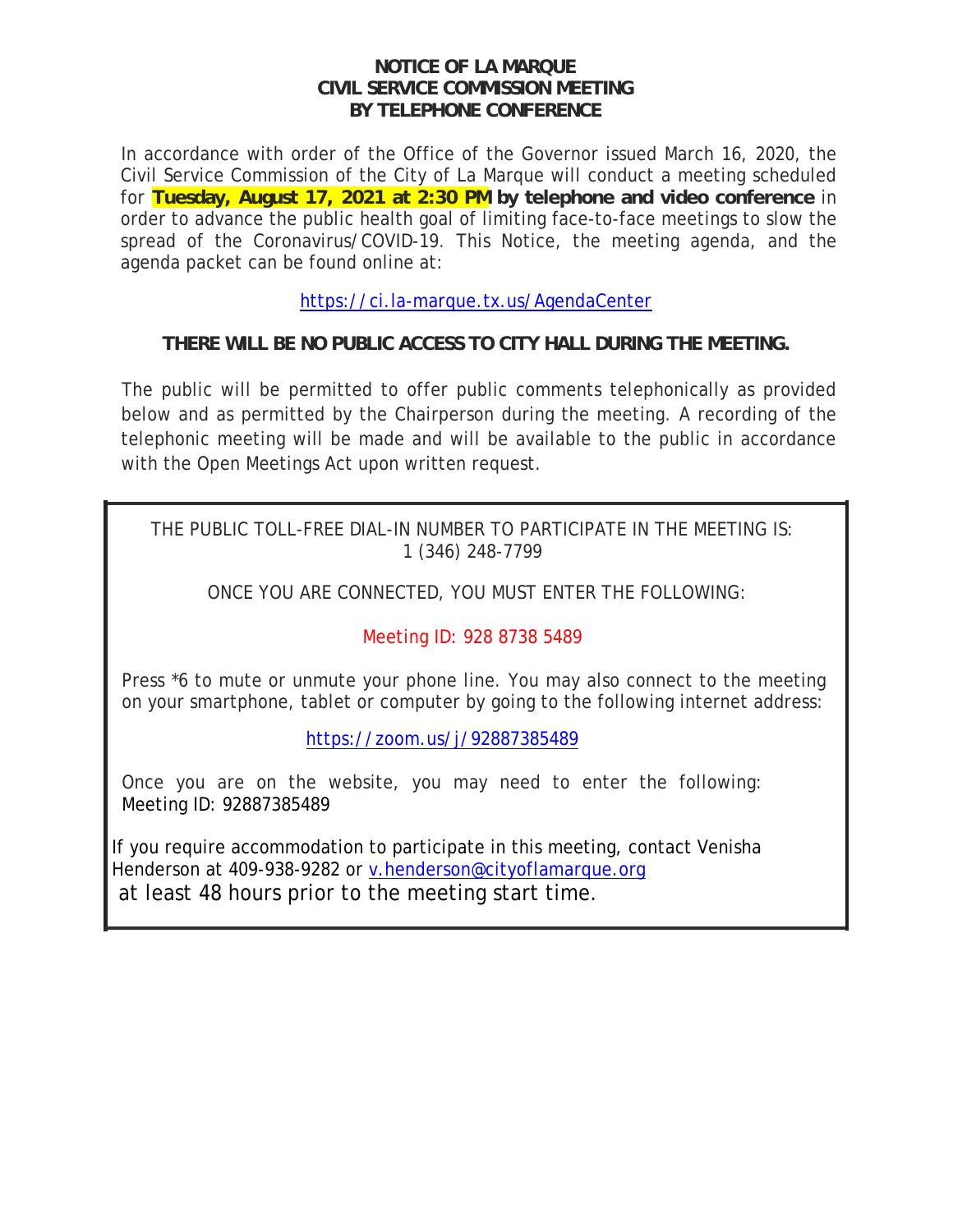

## *Patty Rees - Civil Service Director**Morris Martin, Jr., - Commissioner Lucy Glenn - Commissioner Samuel Swain - Commissioner* **\*\*\*\*\*\*\*\*\*\*\*\*\*\*\*\*\*\*\*\*\*\*\*\*\*\*\*\*\*\*\*\*\*\*\*\*\*\*\*\*\*\*\*\*\*\*\*\*\*\*\*\*\*\*\*\*\*\*\*\*\*\*\*\*\*\* CIVIL SERVICE COMMISSION**

 **AGENDA** 

Notice is hereby given that the Civil Service Commission of the City of La Marque, Texas **will conduct a Meeting on Tuesday, August 17, 2021 at 2:30 p.m. VIA ZOOM teleconference, for considering the following agenda:** 

- **(1) CALL MEETING TO ORDER**
- **(2) ROLL CALL**
- **(3) INVOCATION AND PLEDGE OF ALLEGIANCE**

## **(4) CITIZEN'S PARTICIPATION**

Comments from the Public (At this time, any person with Civil Service-related business who has signed up may speak (limited to three (3) minutes). In compliance with Texas Open Meeting Act the Civil Service Commission may not deliberate on comments. Personal attacks will not be allowed, and personnel matters should be addressed to the City Manager during normal business hours.

### **(5) NEW BUSINESS**

 a. Discussion/Possible action regarding re-establishing the requirements for candidate to have a Basic Certification by the Texas Commission on Law Enforcement or attending a T.C.O.L.E. certified basic police officer academy.

### **(6) EXECUTIVE SESSION**

The Civil Service Commission will announce it will enter into Executive Session pursuant to Chapter 551.071 (Personnel Matters) and Chapter 551.088 (Deliberations regarding test item) of the Texas Government Code, to receive advice from Legal Counsel or discuss matters of litigation and personnel matters as specifically listed on this agenda if necessary, the Commission will go into closed session, as permitted by law, regarding any item listed on this agenda.

- **(7)** Discussion/possible action regarding item (s), as discussed in the Executive Session.
- **(8) REQUESTS AND ANNOUNCEMENTS**